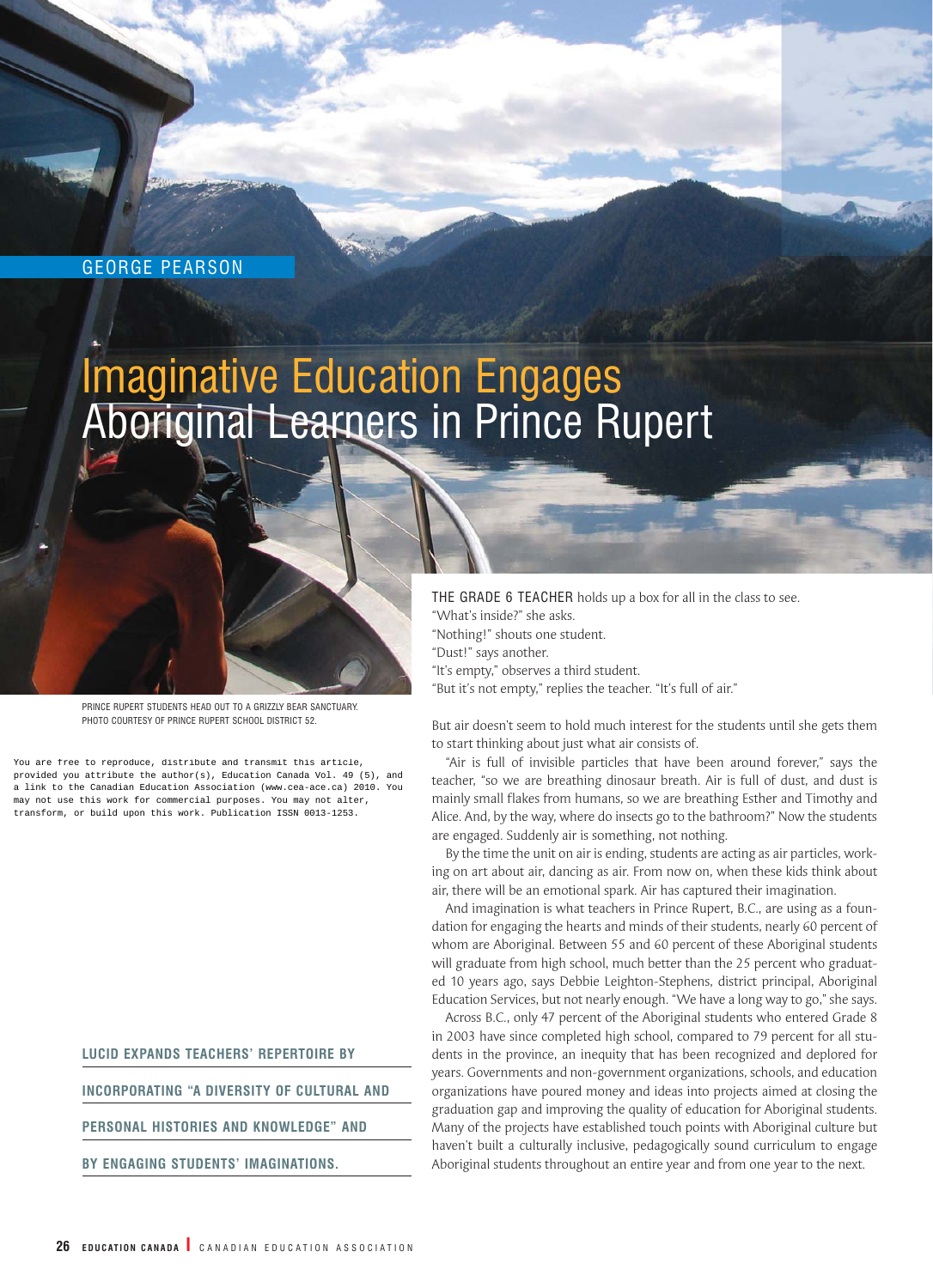EN BREF Il y a dix ans, seulement 10 pour cent des élèves autochtones fréquentant les écoles publiques de Prince Rupert, en Colombie-Britannique, décrochaient leur diplôme d'études secondaires. Aujourd'hui, entre 55 et 60 pour cent des élèves autochtones sont diplômés, mais Debbie Leighton-Stephens, directrice de district, Services d'éducation aux Autochtones, Prince Rupert School District 52, ne se repose pas sur ses lauriers. « Il reste encore beaucoup à faire », dit-elle. Elle est toutefois encouragée par la façon dont les élèves ont réagi au programme LUCID (Learning for Understanding through Culturally Inclusive Imaginative Development), une approche d'apprentissage qui attise l'imagination des jeunes et qui s'adresse à la collectivité pour intégrer la culture et l'expérience autochtones au curriculum. LUCID a été créé par un partenariat entre la commission scolaire, le Conseil autochtone de l'enseignement et la faculté d'éducation de l'Université Simon Fraser.

#### **IMAGINATION, CULTURAL INCLUSION ARE AT THE HEART OF LUCID**

Prince Rupert is addressing that shortcoming with LUCID (Learning for Understanding through Culturally inclusive Imaginative Development), in partnership with the Faculty of Education at Simon Fraser University (SFU) and the Prince Rupert Aboriginal Education Council. LUCID expands teachers' repertoire, says Mark Fettes, Project Director, by incorporating "a diversity of cultural and personal histories and knowledge" and by engaging students' imaginations.

Typically these things are viewed as tangential to the core business of schools, Dr. Fettes says. "Imagination is something you might associate with an occasional art activity or theatre performance. Cultural inclusion might happen in a special day or week, or involve someone from outside the school coming to give a lesson involving storytelling or arts or crafts."

LUCID turns this upside down. "For us," Dr. Fettes says, "it's when the child's whole spirit is engaged that the serious learning gets done. So we try to build classroom experiences that make that more likely to happen for a wider range of kids. That doesn't mean that you never use textbooks or worksheets or pencil-and-paper tests, but you certainly don't rely on them to do most of the work of teaching."

The LUCID approach is based on the work of an SFU education professor, Kieran Egan, who has developed teaching strategies to frame a child's cognitive development using imaginative engagement. The children's lives and their communities become part of the curriculum because of the cognitive tools they acquire in learning a language, learning to collaborate, and learning the stories and images of their culture and place.

Colleen Pudsey, an experienced Grade 7 teacher and parttime coordinator of the LUCID project, describes an activity in which students become tour guides for tourists coming off cruise ships that now stop at Prince Rupert, which is on the north coast of B.C. and has been inhabited by First Nations for an estimated 10,000 years. (Prince Rupert is located within the traditional territory of the Ts'msyen Nation and that culture is woven throughout the LUCID curriculum.)

Students photograph Aboriginal art throughout the city, then delve into the meaning of the art "so that they can become expert tour guides, able to represent their community confidently," explains Ms. Pudsey. "When you understand the art and design as it relates to the culture, then you can gather stories into the overall narrative of the unit, bringing in oral language."

#### **SFU'S \$1 MILLION GRANT IS CATALYST**

LUCID grew from an ongoing relationship with SFU, which had been involved in a number of Aboriginal education projects and had carried on a dialogue with Prince Rupert schools and the Aboriginal Education Council for about 20 years, according to Ms. Leighton-Stephens. Dr. Fettes invited Prince Rupert School District 52 to participate in a fiveyear (2004-2008) \$1 million research project that would be funded by the Social Sciences and Humanities Research Council (SSHRC) through its Community-University Research Alliances program. He also invited two other B.C. school districts, Chilliwack District 33 (Stó:lō Nation) and Haida Gwaii District 50 (Haida Nation) to participate. These two districts played an active part in the research project, but have not found the resources to continue developing the LUCID approach as Prince Rupert has.

The Prince Rupert District and the Aboriginal Education Council discussed the proposed project for about a year and a half before committing to it, says Ms. Leighton-Stephens. What intrigued the Council most was that the imaginative education approach would incorporate culturally relevant Aboriginal content.

Teacher and school participation in LUCID is voluntary. In the beginning, the project focused on the elementary level, Grades 4-7, and included cohorts in several schools, desirable for comparative research purposes. Imaginative education was new to most of the teachers who volunteered to work with the LUCID approach, and planning involved dimensions (tapping community resources, marshaling cultural history and detail, inventing activities that would engage an entire class, and linking these dimensions with learning goals) that took teachers beyond more conventional, comfortable approaches.

"It takes people just a little while to wrap their heads around [LUCID]," says Raegan Sawka, a Prince Rupert high school teacher who was hired as a researcher to document outcomes from the project. "It's going to be different for every teacher. It's not a carbon-copy kind of system where you just take a book off a shelf and use it. You're really creating your own lessons, and using your own knowledge and angles to make it happen."

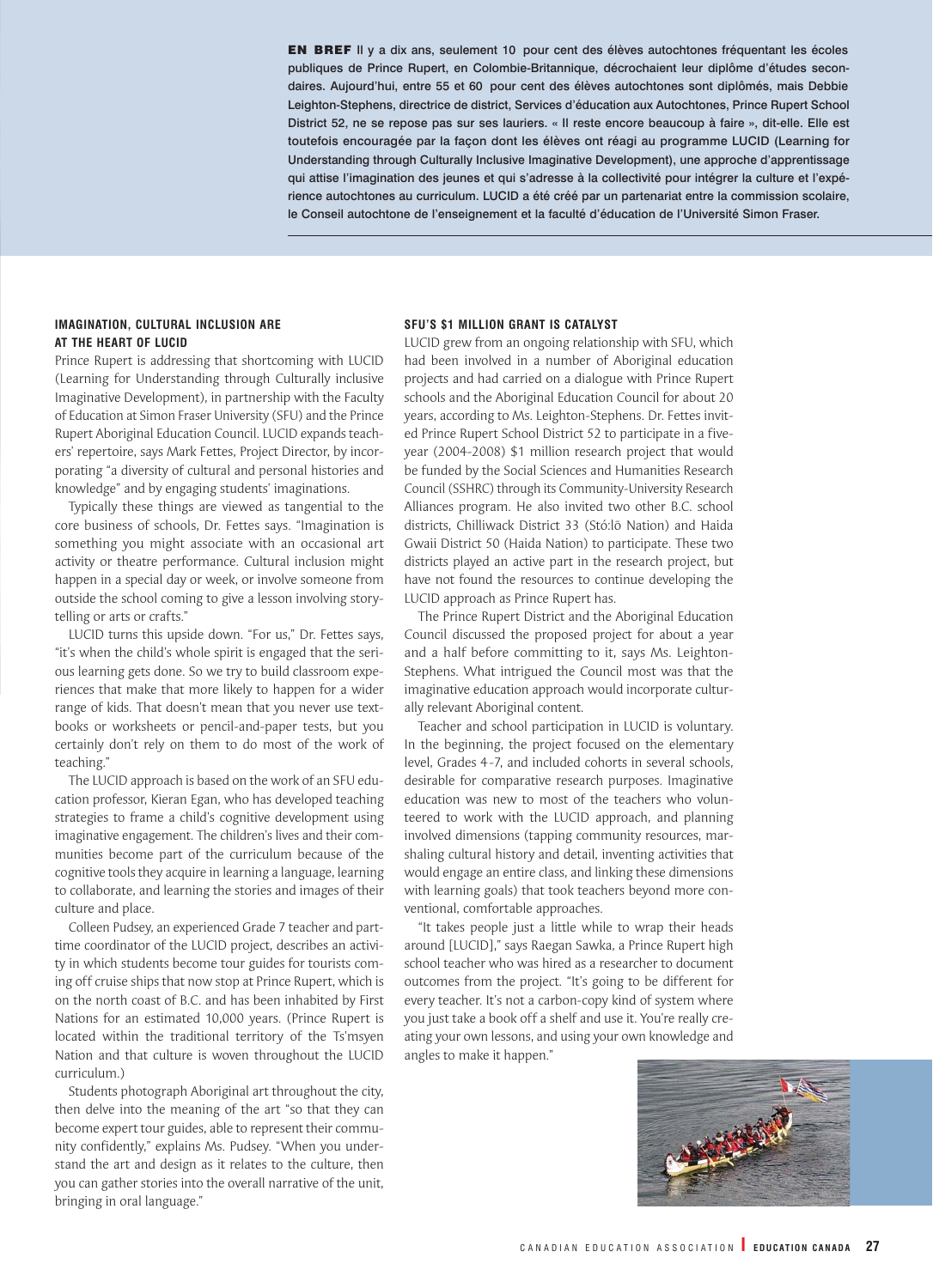## **IN SPITE OF THE SLOW START, PROJECT SUPPORTERS SEE ENCOURAGING SIGNS THAT THIS CULTURALLY INCLUSIVE ADAPTATION OF IMAGINATIVE EDUCATION IS GRADUALLY BECOMING A RECOGNIZED APPROACH TO TEACHING THE PRINCE RUPERT CURRICULUM.**

For example, Ms. Sawka and Ms. Pudsey designed a year-long curriculum that meshes the province's Grade 7 curriculum with First Nations cross-curricular materials. Named "A Time For…Ha'li," it reflects the Ts'mysen sense of time and calendar, using the phases of the moon as the guiding metaphor. The curriculum framework outlines heroic qualities that students are encouraged to aspire to, such as self, community, and cultural survival.

High school teachers, especially, Ms. Sawka says, are concerned that it appears time-consuming, and that they may not be able to fit in all the provincially required curriculum pieces. LUCID teachers do put considerable time and effort into their planning, Ms. Sawka concedes, but they see that "it pays off in the end because the kids are quite engaged, or they have less trouble motivating students. So there's a tradeoff in terms of time commitment." And she is encouraged by the enthusiasm of "a strong group" of secondary teachers generated by Ms. Pudsey.

#### **PATIENCE, PERSISTENCE REQUIRED AS PROJECT LAGS**

Bringing teachers into the LUCID fold is taking longer than the project organizers anticipated. The SSHRC-funded portion of the project ended in 2008, the year when LUCID penetration should have reached 70 percent of the total curricular experience of students in the Prince Rupert School District, according to the original project proposal. Ms. Sawka estimates that about 10 to 15 percent of Prince Rupert faculty are committed to LUCID and imaginative education.

Because the process of getting comfortable with the LUCID approach takes time, as well as the support and encouragement of like-minded colleagues, the project can lose momentum when its practitioners move to another school or leave the district. This loss of kindred spirits clearly hindered progress in the early years of the program, particularly in the small, isolated community of Haida Gwaii, and delayed plans to intensively develop LUCID in several schools, and in consecutive grade levels in the other districts.

In spite of the slow start, project supporters see encouraging signs that this culturally inclusive adaptation of imaginative education is gradually becoming a recognized approach to teaching the Prince Rupert curriuculum. One is the widespread interest generated by a master's degree program SFU developed specifically to support LUCID teachers. Another is the support and encouragement of the Aboriginal Education Council. A third is the positive results that supporters see coming from the program.



HEROIC STORIES DERIVED FROM THE STUDY OF LOCAL PLANTS AND THEIR TRADITIONAL USES. PHOTO COURTESY OF THE PRINCE RUPERT SCHOOL DISTRICT 52.

The ten Prince Rupert teachers who have graduated from a two-year master's degree program now form the backbone of the LUCID teaching staff. Ms. Sawka, one of those teachers, says the program kindled her enthusiasm and elevated her understanding of the theory behind LUCID. It gave her "a new lens," she says. "What the master's helps you do is process [LUCID and imaginative education] so that you're able to see your teaching that way and it becomes more natural and more effortless, and I think that's when it really takes off." SFU is currently accepting applications for a second cohort of up to 24 teachers, to begin in September 2010.

The Aboriginal Education Council, which has worked side-by-side with the school district throughout the planning and implementation of LUCID, is impressed with the program's impact on students, particularly Aboriginal students. Marlene Clifton represents Aboriginal Family Resource Workers on the Council, and has been a member of the Prince Rupert Board of Education as well. LUCID teaching, she says, "has brought out qualities that we often overlook by teaching the same way forever. I have witnessed the interaction of students and the excitement projected by their engagement in subject areas that are usually difficult for most."

Louisa Sanchez, who represents the Prince Rupert Board of Education on the Council, calls LUCID "a tremendous success." In visits to classrooms, she has seen "enthusiasm and self-confidence that I have not seen in years. I witnessed Aboriginal students who were quite shy in the classroom become alive. … It was awesome to see students doing research not only with books, but with actual observations and hands-on experiments, [making] videos and being able to analyze for themselves the outcomes of their projects."

#### **COMMUNITY, ABORIGINAL COUNCIL PROVIDE WEALTH OF RESOURCES**

The Council also provides a wealth of resources including locally developed books and CDs on Ts'msyen history and culture, as well as "role models," community members who visit classes or host field trips, bringing the Aboriginal perspective and life experience into the classroom. The Council's depth of organization, including background checks on all prospective speakers, "has made it easy for teachers to get access to knowledge and information and bring it into classrooms," says Ms. Sawka. "I think that really made a difference for LUCID, because I know that other districts [may not have this level of support]. If you're trying to do it all from scratch, it can be quite difficult."

The increase in student engagement noted by Ms. Clifton was documented by Ms. Sawka, who was contracted as a researcher in the fifth year of the project to collect data on outcomes on four classes totaling about 90 students. She interviewed students, parents and teachers at the beginning and end of the year,